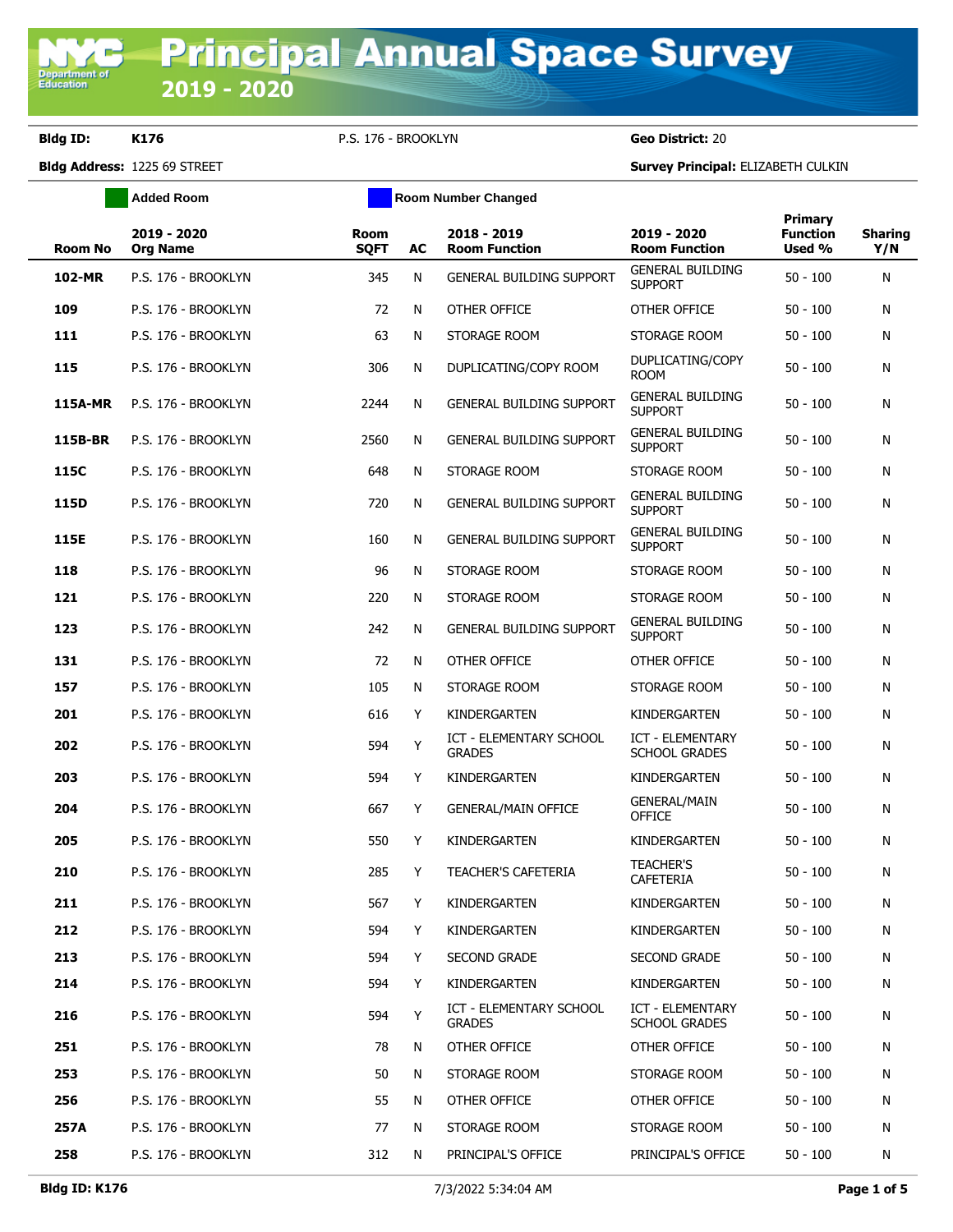**Bldg ID: K176** P.S. 176 - BROOKLYN **Geo District:** 20

|                | <b>Added Room</b>              |                            |    | <b>Room Number Changed</b>                      |                                                 |                                      |                       |
|----------------|--------------------------------|----------------------------|----|-------------------------------------------------|-------------------------------------------------|--------------------------------------|-----------------------|
| <b>Room No</b> | 2019 - 2020<br><b>Org Name</b> | <b>Room</b><br><b>SQFT</b> | AC | 2018 - 2019<br><b>Room Function</b>             | 2019 - 2020<br><b>Room Function</b>             | Primary<br><b>Function</b><br>Used % | <b>Sharing</b><br>Y/N |
| 260            | P.S. 176 - BROOKLYN            | 322                        | N  | MUSIC ROOM                                      | MUSIC ROOM                                      | $50 - 100$                           | N                     |
| <b>261-MR</b>  | P.S. 176 - BROOKLYN            | 240                        | N  | <b>GENERAL BUILDING SUPPORT</b>                 | <b>GENERAL BUILDING</b><br><b>SUPPORT</b>       | $50 - 100$                           | N                     |
| 262            | P.S. 176 - BROOKLYN            | 322                        | N  | NON-D75 SPED CLASSROOM                          | NON-D75 SPED<br><b>CLASSROOM</b>                | $50 - 100$                           | N                     |
| 264            | P.S. 176 - BROOKLYN            | 119                        | Y  | STORAGE ROOM                                    | STORAGE ROOM                                    | $50 - 100$                           | N                     |
| 269            | P.S. 176 - BROOKLYN            | 132                        | N  | STORAGE ROOM                                    | STORAGE ROOM                                    | $50 - 100$                           | N                     |
| 301            | P.S. 176 - BROOKLYN            | 598                        | Y  | <b>FIRST GRADE</b>                              | <b>FIRST GRADE</b>                              | $50 - 100$                           | N                     |
| 302            | P.S. 176 - BROOKLYN            | 598                        | Y  | <b>FIRST GRADE</b>                              | <b>FIRST GRADE</b>                              | $50 - 100$                           | N                     |
| 303            | P.S. 176 - BROOKLYN            | 588                        | Y  | <b>FIRST GRADE</b>                              | <b>FIRST GRADE</b>                              | $50 - 100$                           | N                     |
| 304            | P.S. 176 - BROOKLYN            | 594                        | Y  | ICT - ELEMENTARY SCHOOL<br><b>GRADES</b>        | <b>ICT - ELEMENTARY</b><br><b>SCHOOL GRADES</b> | $50 - 100$                           | N                     |
| 305            | P.S. 176 - BROOKLYN            | 609                        | Y  | <b>FIRST GRADE</b>                              | <b>FIRST GRADE</b>                              | $50 - 100$                           | N                     |
| 306            | P.S. 176 - BROOKLYN            | 638                        | Y  | <b>FIRST GRADE</b>                              | <b>FIRST GRADE</b>                              | $50 - 100$                           | N                     |
| 307            | P.S. 176 - BROOKLYN            | 609                        | Y  | <b>ICT - ELEMENTARY SCHOOL</b><br><b>GRADES</b> | <b>ICT - ELEMENTARY</b><br><b>SCHOOL GRADES</b> | $50 - 100$                           | N                     |
| 308            | P.S. 176 - BROOKLYN            | 567                        | Y  | <b>FIRST GRADE</b>                              | <b>FIRST GRADE</b>                              | $50 - 100$                           | N                     |
| 309            | P.S. 176 - BROOKLYN            | 546                        | Y  | <b>FIRST GRADE</b>                              | <b>FIRST GRADE</b>                              | $50 - 100$                           | N                     |
| 310            | P.S. 176 - BROOKLYN            | 270                        | Y  | SECOND GRADE                                    | <b>SECOND GRADE</b>                             | $50 - 100$                           | N                     |
| 311            | P.S. 176 - BROOKLYN            | 594                        | Y  | <b>FIFTH GRADE</b>                              | <b>FIFTH GRADE</b>                              | $50 - 100$                           | N                     |
| 312            | P.S. 176 - BROOKLYN            | 594                        | Y  | <b>ICT - ELEMENTARY SCHOOL</b><br><b>GRADES</b> | ICT - ELEMENTARY<br><b>SCHOOL GRADES</b>        | $50 - 100$                           | N                     |
| 313            | P.S. 176 - BROOKLYN            | 594                        | Y  | <b>FIFTH GRADE</b>                              | <b>FIFTH GRADE</b>                              | $50 - 100$                           | N                     |
| 314            | P.S. 176 - BROOKLYN            | 594                        | Y  | <b>ICT - ELEMENTARY SCHOOL</b><br><b>GRADES</b> | <b>ICT - ELEMENTARY</b><br><b>SCHOOL GRADES</b> | $50 - 100$                           | N                     |
| 316            | P.S. 176 - BROOKLYN            | 594                        | Y  | <b>FIFTH GRADE</b>                              | <b>FIFTH GRADE</b>                              | $50 - 100$                           | N                     |
| 351            | P.S. 176 - BROOKLYN            | 180                        | Y  | <b>SPEECH</b>                                   | <b>SPEECH</b>                                   | $50 - 100$                           | N                     |
| 353            | P.S. 176 - BROOKLYN            | 119                        | Y  | AP'S OFFICE                                     | AP'S OFFICE                                     | $50 - 100$                           | N                     |
| 360            | P.S. 176 - BROOKLYN            | 224                        | Y  | NON-D75 SPED CLASSROOM                          | NON-D75 SPED<br><b>CLASSROOM</b>                | $50 - 100$                           | N                     |
| 361            | P.S. 176 - BROOKLYN            | 132                        | N  | STORAGE ROOM                                    | STORAGE ROOM                                    | $50 - 100$                           | N                     |
| 362            | P.S. 176 - BROOKLYN            | 322                        | Y  | NURSE/MEDICAL SUITE                             | NURSE/MEDICAL<br><b>SUITE</b>                   | $50 - 100$                           | N                     |
| 364            | P.S. 176 - BROOKLYN            | 126                        | N  | STORAGE ROOM                                    | STORAGE ROOM                                    | $50 - 100$                           | N                     |
| 368-MR         | P.S. 176 - BROOKLYN            | 64                         | N  | <b>GENERAL BUILDING SUPPORT</b>                 | <b>GENERAL BUILDING</b><br><b>SUPPORT</b>       | $50 - 100$                           | N                     |
| 401            | P.S. 176 - BROOKLYN            | 594                        | Y  | SECOND GRADE                                    | <b>SECOND GRADE</b>                             | $50 - 100$                           | N                     |
| 402            | P.S. 176 - BROOKLYN            | 594                        | Y  | SECOND GRADE                                    | SECOND GRADE                                    | $50 - 100$                           | N                     |
| 403            | P.S. 176 - BROOKLYN            | 588                        | Y  | <b>FOURTH GRADE</b>                             | <b>FOURTH GRADE</b>                             | $50 - 100$                           | N                     |
| 404            | P.S. 176 - BROOKLYN            | 989                        | Y  | LIBRARY                                         | LIBRARY                                         | $50 - 100$                           | N                     |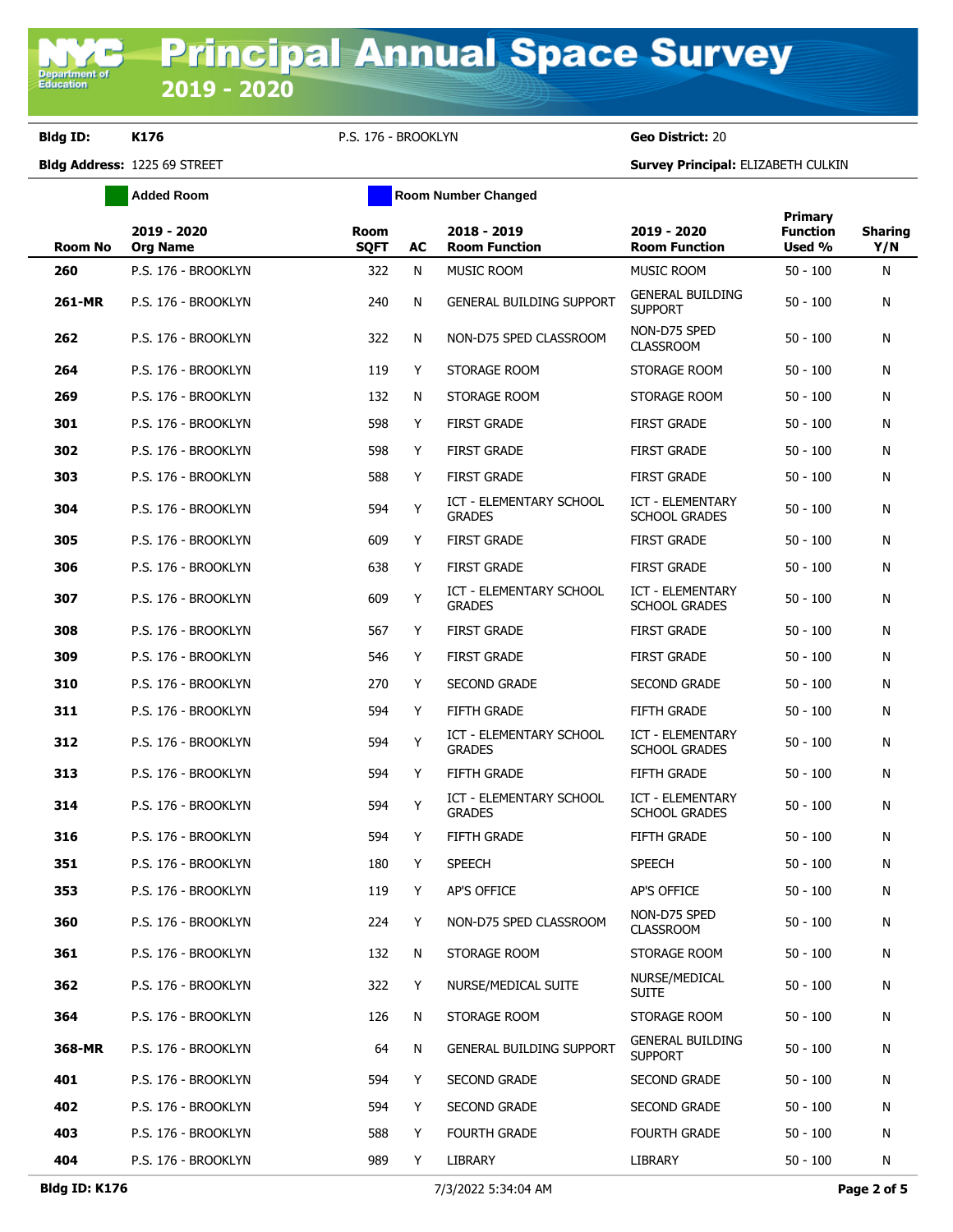**Bldg ID: K176** P.S. 176 - BROOKLYN **Geo District:** 20

**Added Room Room Room Number Changed** 

| <b>Room No</b> | 2019 - 2020<br><b>Org Name</b> | <b>Room</b><br><b>SQFT</b> | AC | 2018 - 2019<br><b>Room Function</b>             | 2019 - 2020<br><b>Room Function</b>      | Primary<br><b>Function</b><br>Used % | <b>Sharing</b><br>Y/N |
|----------------|--------------------------------|----------------------------|----|-------------------------------------------------|------------------------------------------|--------------------------------------|-----------------------|
| 404B           | P.S. 176 - BROOKLYN            | 315                        | Y  | <b>SECOND GRADE</b>                             | <b>SECOND GRADE</b>                      | $50 - 100$                           | N                     |
| 405            | P.S. 176 - BROOKLYN            | 588                        | Y  | <b>ICT - ELEMENTARY SCHOOL</b><br><b>GRADES</b> | ICT - ELEMENTARY<br><b>SCHOOL GRADES</b> | $50 - 100$                           | N                     |
| 407            | P.S. 176 - BROOKLYN            | 638                        | Y  | <b>FOURTH GRADE</b>                             | FOURTH GRADE                             | $50 - 100$                           | N                     |
| 408            | P.S. 176 - BROOKLYN            | 546                        | Y  | <b>FOURTH GRADE</b>                             | <b>FOURTH GRADE</b>                      | $50 - 100$                           | N                     |
| 409            | P.S. 176 - BROOKLYN            | 609                        | Y  | THIRD GRADE                                     | THIRD GRADE                              | $50 - 100$                           | Ν                     |
| 410            | P.S. 176 - BROOKLYN            | 255                        | Y  | THIRD GRADE                                     | THIRD GRADE                              | $50 - 100$                           | N                     |
| 411            | P.S. 176 - BROOKLYN            | 594                        | Y  | ICT - ELEMENTARY SCHOOL<br><b>GRADES</b>        | ICT - ELEMENTARY<br><b>SCHOOL GRADES</b> | $50 - 100$                           | N                     |
| 412            | P.S. 176 - BROOKLYN            | 594                        | Y  | THIRD GRADE                                     | THIRD GRADE                              | $50 - 100$                           | N                     |
| 413            | P.S. 176 - BROOKLYN            | 594                        | Y  | SCIENCE CLASSROOM FOR PS                        | SCIENCE CLASSROOM<br>FOR PS              | $50 - 100$                           | N                     |
| 414            | P.S. 176 - BROOKLYN            | 594                        | Y  | THIRD GRADE                                     | THIRD GRADE                              | $50 - 100$                           | N                     |
| 416            | P.S. 176 - BROOKLYN            | 616                        | Y  | THIRD GRADE                                     | THIRD GRADE                              | $50 - 100$                           | N                     |
| 418            | P.S. 176 - BROOKLYN            | 322                        | Y  | NON-D75 SPED CLASSROOM                          | NON-D75 SPED<br><b>CLASSROOM</b>         | $50 - 100$                           | N                     |
| 451            | P.S. 176 - BROOKLYN            | 180                        | Y  | <b>SPEECH</b>                                   | <b>SPEECH</b>                            | $50 - 100$                           | Ν                     |
| 453            | P.S. 176 - BROOKLYN            | 180                        | Y  | AP'S OFFICE                                     | AP'S OFFICE                              | $50 - 100$                           | N                     |
| 460            | P.S. 176 - BROOKLYN            | 238                        | Y  | THIRD GRADE                                     | THIRD GRADE                              | $50 - 100$                           | Ν                     |
| 461            | P.S. 176 - BROOKLYN            | 132                        | N  | STORAGE ROOM                                    | STORAGE ROOM                             | $50 - 100$                           | N                     |
| 464            | P.S. 176 - BROOKLYN            | 126                        | N  | STORAGE ROOM                                    | STORAGE ROOM                             | $50 - 100$                           | Ν                     |
| 501            | P.S. 176 - BROOKLYN            | 644                        | Y  | <b>SECOND GRADE</b>                             | <b>SECOND GRADE</b>                      | $50 - 100$                           | N                     |
| 502            | P.S. 176 - BROOKLYN            | 621                        | Y  | <b>SECOND GRADE</b>                             | <b>SECOND GRADE</b>                      | $50 - 100$                           | N                     |
| 503            | P.S. 176 - BROOKLYN            | 588                        | Y  | <b>FIFTH GRADE</b>                              | FIFTH GRADE                              | $50 - 100$                           | N                     |
| <b>504AB</b>   | P.S. 176 - BROOKLYN            | 990                        | Y  | <b>SECOND GRADE</b>                             | <b>SECOND GRADE</b>                      | $50 - 100$                           | N                     |
| 505            | P.S. 176 - BROOKLYN            | 609                        | Y  | <b>FIFTH GRADE</b>                              | <b>FIFTH GRADE</b>                       | $50 - 100$                           | N                     |
| 507            | P.S. 176 - BROOKLYN            | 588                        | Y. | FIFTH GRADE                                     | <b>FIFTH GRADE</b>                       | $50 - 100$                           | N                     |
| 508/B          | P.S. 176 - BROOKLYN            | 957                        | Y  | FIFTH GRADE                                     | FIFTH GRADE                              | $50 - 100$                           | N                     |
| 509            | P.S. 176 - BROOKLYN            | 525                        | Y  | FIFTH GRADE                                     | FIFTH GRADE                              | $50 - 100$                           | N                     |
| 510            | P.S. 176 - BROOKLYN            | 255                        | Y. | ART ROOM                                        | ART ROOM                                 | $50 - 100$                           | N                     |
| 511            | P.S. 176 - BROOKLYN            | 594                        | Y  | <b>FOURTH GRADE</b>                             | <b>FOURTH GRADE</b>                      | $50 - 100$                           | N                     |
| 512            | P.S. 176 - BROOKLYN            | 546                        | Y. | THIRD GRADE                                     | THIRD GRADE                              | $50 - 100$                           | N                     |
| 513            | P.S. 176 - BROOKLYN            | 616                        | Y  | <b>FOURTH GRADE</b>                             | <b>FOURTH GRADE</b>                      | $50 - 100$                           | N                     |
| 514            | P.S. 176 - BROOKLYN            | 572                        | Y. | <b>FOURTH GRADE</b>                             | <b>FOURTH GRADE</b>                      | $50 - 100$                           | N                     |
| 514B           | P.S. 176 - BROOKLYN            | 280                        | Y  | <b>FUNDED - READING</b>                         | <b>FUNDED - READING</b>                  | $50 - 100$                           | N                     |
| 516            | P.S. 176 - BROOKLYN            | 594                        | Y. | THIRD GRADE                                     | THIRD GRADE                              | $50 - 100$                           | N                     |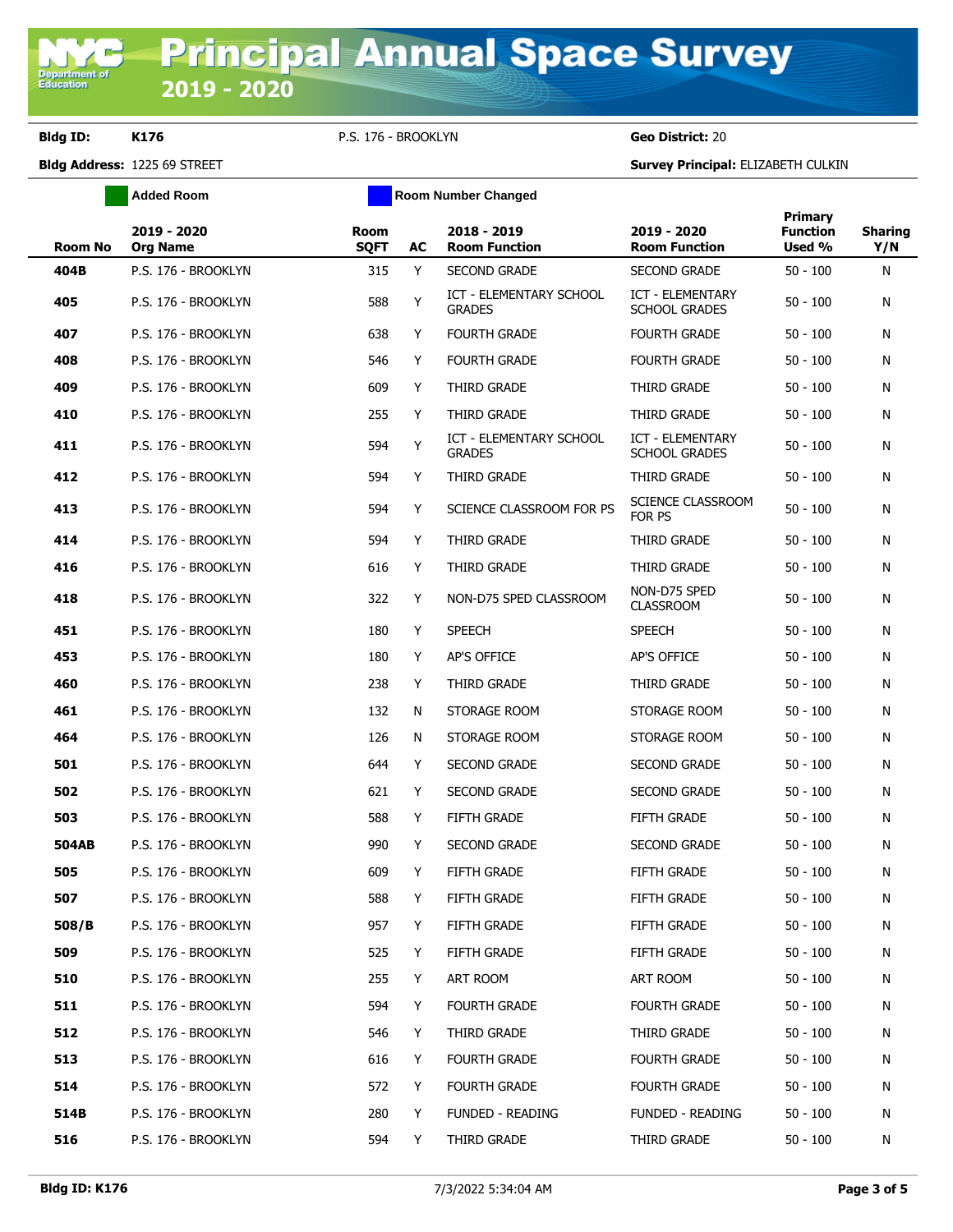## **Bldg ID: K176** P.S. 176 - BROOKLYN **Geo District:** 20

**Department of**<br>Education

| <b>Added Room</b>                                      |                                                                     |                            |    | <b>Room Number Changed</b>                                                                                                                                                                   |                                       |                                      |                       |
|--------------------------------------------------------|---------------------------------------------------------------------|----------------------------|----|----------------------------------------------------------------------------------------------------------------------------------------------------------------------------------------------|---------------------------------------|--------------------------------------|-----------------------|
| <b>Room No</b>                                         | 2019 - 2020<br><b>Org Name</b>                                      | <b>Room</b><br><b>SOFT</b> | AC | 2018 - 2019<br><b>Room Function</b>                                                                                                                                                          | 2019 - 2020<br><b>Room Function</b>   | Primary<br><b>Function</b><br>Used % | <b>Sharing</b><br>Y/N |
| 518                                                    | P.S. 176 - BROOKLYN                                                 | 294                        | Y  | THIRD GRADE                                                                                                                                                                                  | THIRD GRADE                           | $50 - 100$                           | N                     |
| 551                                                    | P.S. 176 - BROOKLYN                                                 | 85                         | Y  | SOCIAL WORKER/COUNSELOR                                                                                                                                                                      | <b>SOCIAL</b><br>WORKER/COUNSELOR     | $50 - 100$                           | N                     |
| 553                                                    | P.S. 176 - BROOKLYN                                                 | 228                        | Y  | <b>SBST</b>                                                                                                                                                                                  | <b>SBST</b>                           | $50 - 100$                           | N                     |
| 561                                                    | P.S. 176 - BROOKLYN                                                 | 120                        | Y  | <b>RECORD ROOM</b>                                                                                                                                                                           | <b>RECORD ROOM</b>                    | $50 - 100$                           | N                     |
| 564                                                    | P.S. 176 - BROOKLYN                                                 | 126                        | N  | STORAGE ROOM                                                                                                                                                                                 | STORAGE ROOM                          | $50 - 100$                           | N                     |
| AUD.                                                   | P.S. 176 - BROOKLYN                                                 | 5460                       | Y  | <b>AUDITORIUM</b>                                                                                                                                                                            | <b>AUDITORIUM</b>                     | $50 - 100$                           | N                     |
| <b>CAF</b>                                             | P.S. 176 - BROOKLYN                                                 | 3136                       | Y  | STUDENT CAFETERIA                                                                                                                                                                            | STUDENT CAFETERIA                     | $50 - 100$                           | N                     |
| <b>KIT</b>                                             | P.S. 176 - BROOKLYN                                                 | 527                        | Y  | <b>KITCHEN</b>                                                                                                                                                                               | <b>KITCHEN</b>                        | $50 - 100$                           | N                     |
| <b>MP 12AV</b>                                         | P.S. 176 - BROOKLYN                                                 | 1768                       | Y  | MULTI-PURPOSE NON<br><b>CLASSROOM</b>                                                                                                                                                        | MULTI-PURPOSE NON<br><b>CLASSROOM</b> | $50 - 100$                           | Ν                     |
| <b>MP 13AV</b>                                         | P.S. 176 - BROOKLYN                                                 | 1504                       | Y  | MULTI-PURPOSE NON<br><b>CLASSROOM</b>                                                                                                                                                        | MULTI-PURPOSE NON<br><b>CLASSROOM</b> | $50 - 100$                           | N                     |
| <b>PTA</b>                                             | P.S. 176 - BROOKLYN                                                 | 198                        | N  | PARENT'S ROOM                                                                                                                                                                                | PARENT'S ROOM                         | $50 - 100$                           | N                     |
|                                                        | How many hallway bathrooms for students are there in your building? |                            |    |                                                                                                                                                                                              |                                       | 10                                   |                       |
|                                                        | Are any of the student bathrooms being shared by multiple schools?  |                            | N  |                                                                                                                                                                                              |                                       |                                      |                       |
| Are all the student bathrooms open throughout the day? |                                                                     |                            |    |                                                                                                                                                                                              | Y                                     |                                      |                       |
|                                                        |                                                                     |                            |    | Please identify the number of non-instructional spaces, not reported above, being used for<br>instructional purposes, academic intervention services, or therapeutic or counseling services: |                                       | 0                                    |                       |
|                                                        | Are any of those non-instructional spaces being shared?             |                            |    |                                                                                                                                                                                              | N                                     |                                      |                       |